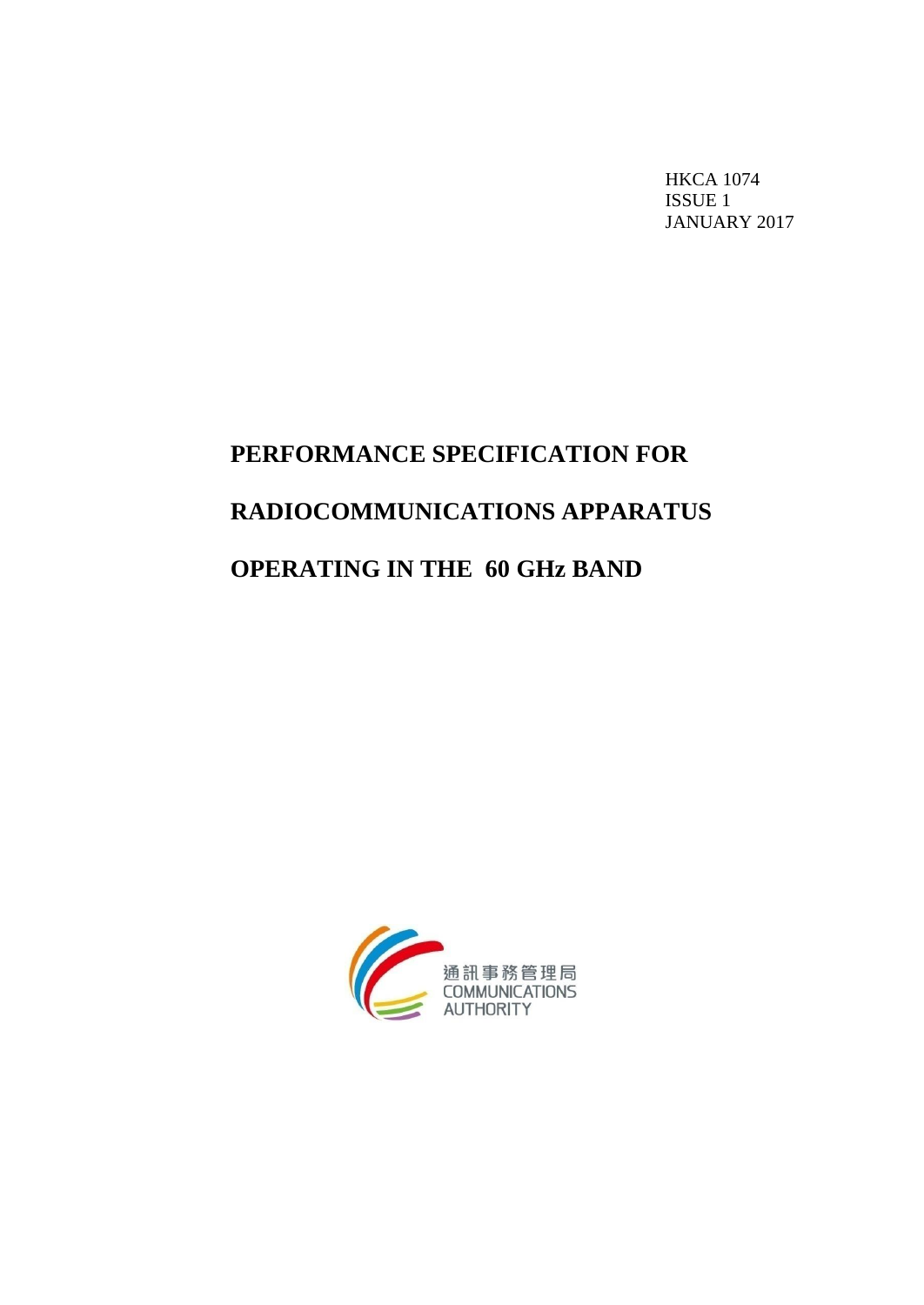## **FOREWORD**

- 1. This specification is prescribed under section 32D of the Telecommunications Ordinance (Cap 106) ("the Ordinance") to set out the technical and evaluation requirements for radiocommunications apparatus operating in the frequency range 57 – 66 GHz ("the 60 GHz band"). Radiocommunications apparatus falling into the scope of this specification shall meet the stipulated requirements.
- 2. Under the Ordinance, the possession or use of any radio communications apparatus or any apparatus emitting radio frequency energy must be covered by an appropriate licence issued by the Communications Authority (CA) with the exception of those specifically exempted from licensing under the Ordinance, such as those covered by the Telecommunications (Telecommunications Apparatus)(Exemption from Licensing) Order.
- 3. At present, the Office of the Communications Authority (OFCA) operates a Hong Kong Telecommunications Equipment Evaluation and Certification (HKTEC) Scheme. Details of the HKTEC Scheme can be found in the information note OFCA I 421. Under the Scheme, suppliers or manufacturers of the radio communications apparatus may apply for certification of their apparatus against this specification. The application procedures for certification of radio communications apparatus can be found in the information note OFCA I 401. A prescribed label may be affixed to the certified equipment. Details of the labelling arrangement can be found in the Standardisation Guide HKCA 3211.
- 4. The CA may amend any part of this specification as and when it deems necessary.
- 5. In case of doubt about the interpretation of this specification, the methods of carrying out the test and the validity of statements made by the equipment manufacturers or suppliers about the equipment, the decision of the CA shall be final.
- 6. The HKCA specifications and information notes issued by the CA can be downloaded from OFCA's website at [http://www.ofca.gov.hk.](http://www.ofca.gov.hk/) Enquiries about this specification may be directed to:

Senior Telecommunications Engineer Standards Section Office of the Communications Authority 29/F Wu Chung House 213 Queen's Road East Wanchai Hong Kong

Fax : +852 2838 5004 Email : [standards@ofca.gov.hk](file:///C:/hkca1074/standards@ofca.gov.hk)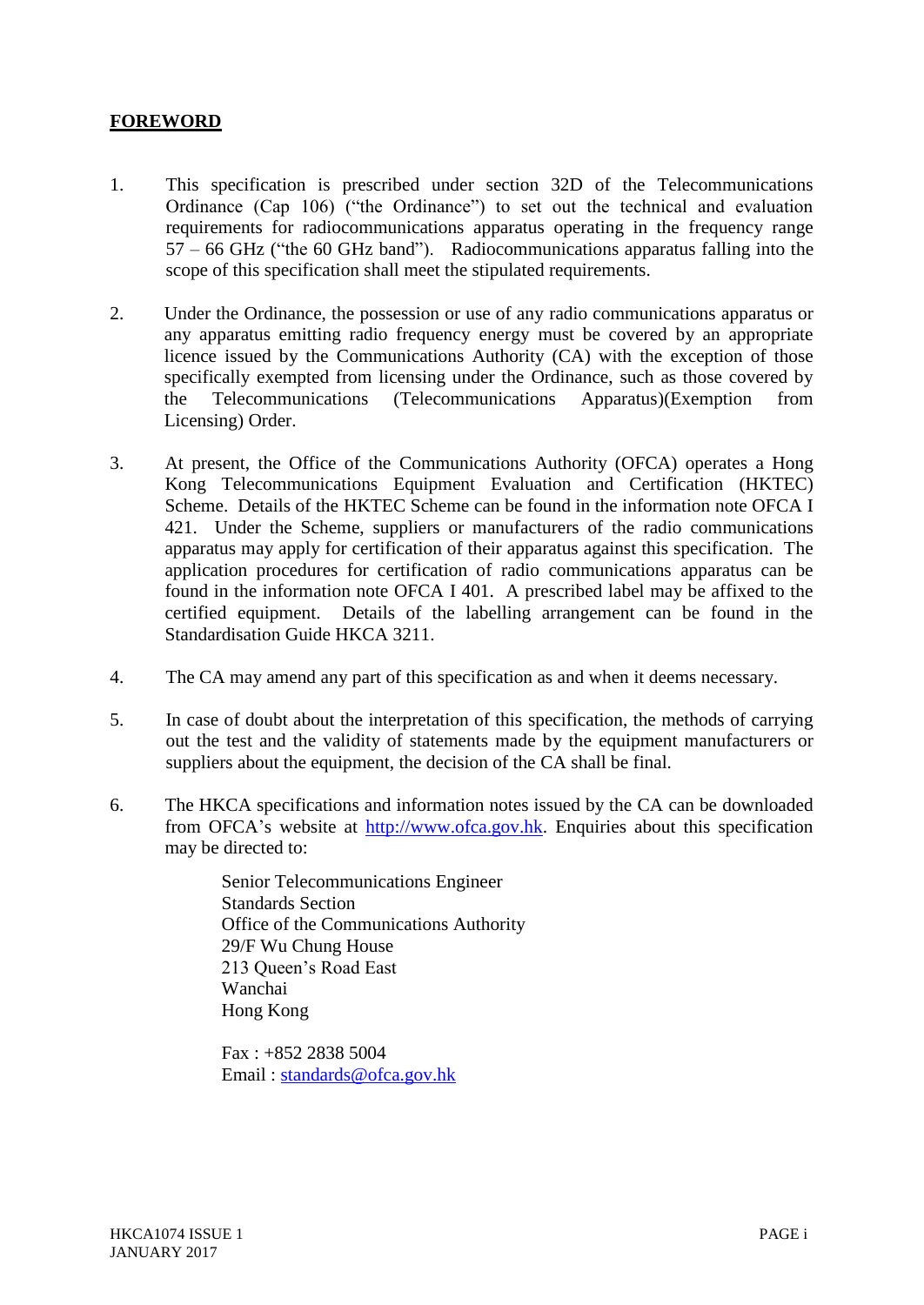# **AMENDMENT HISTORY**

| Item    | Issue No.               | Paragraph | Descriptions  |
|---------|-------------------------|-----------|---------------|
| $\cdot$ | Issue 1<br>January 2017 | All       | First release |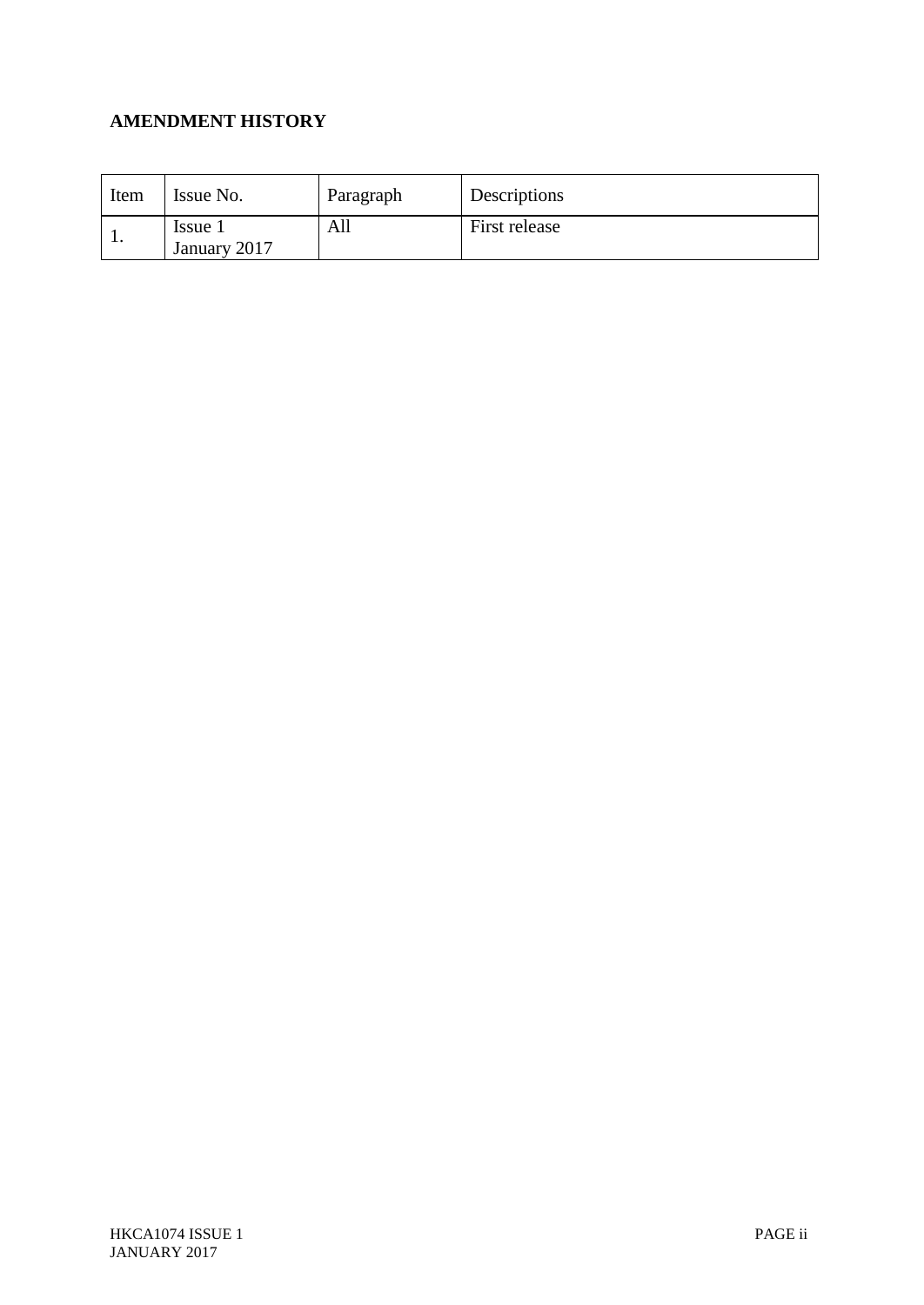# **CONTENTS**

- **1. SCOPE OF SPECIFICATIONS**
- **2. ELECTRICAL SAFETY REQUIREMENTS**
- **3. TECHNICAL REQUIREMENTS**
- **4. EVALUATION REQUIREMENTS**
- **5. REFERENCE**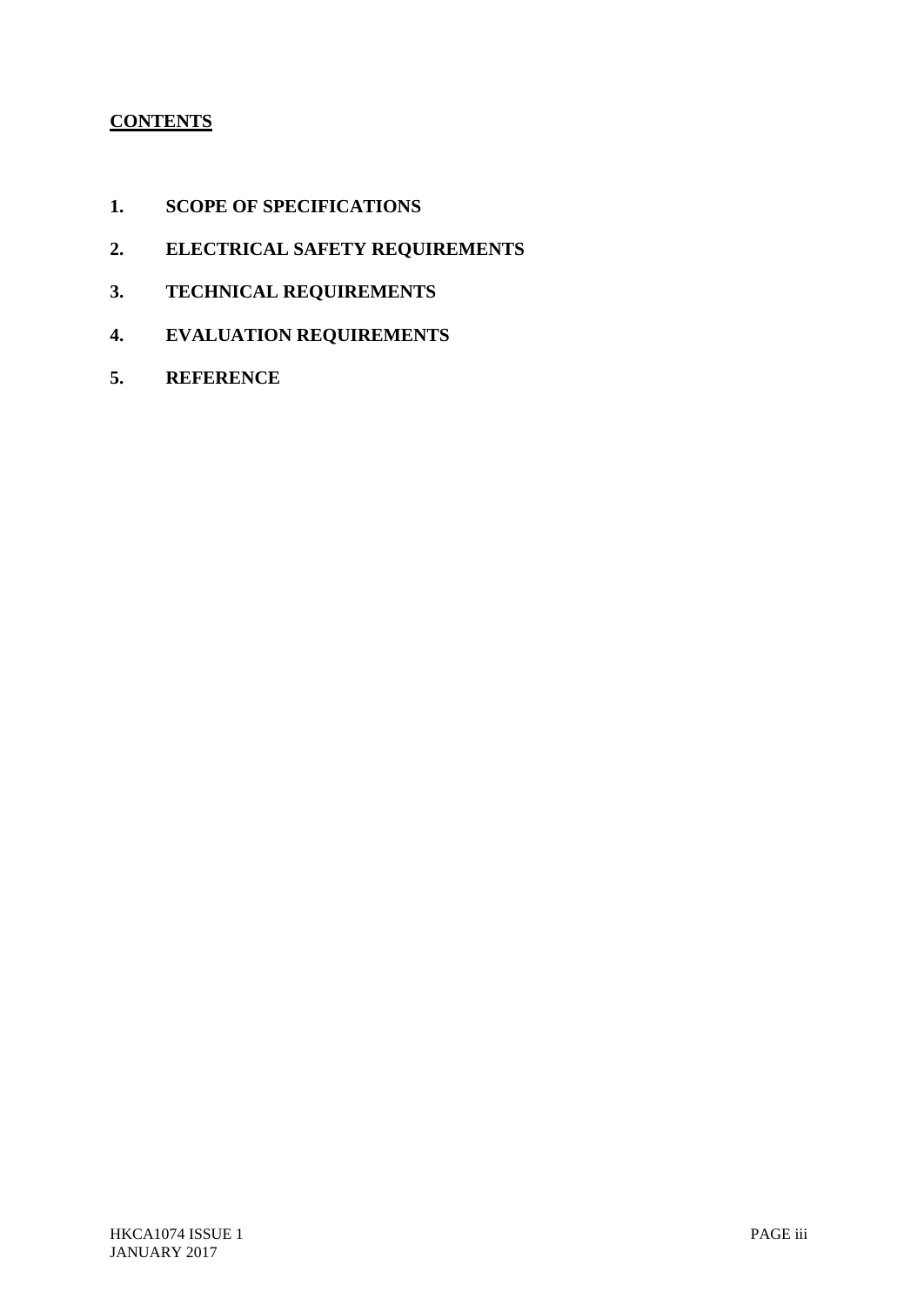#### **1. SCOPE OF SPECIFICATION**

This specification sets out the minimum performance requirements for radiocommunications apparatus operating in the  $57 - 66$  GHz band ("the 60 GHz band") (hereafter referred to as "the equipment").

### **2. ELECTRICAL SAFETY REQUIREMENTS**

If the equipment is for connection to the public telecommunications networks, it shall comply with the electrical safety requirements set out in HKCA 2001 "Compliance Test Specification - Safety and Electrical Protection Requirements for Subscriber Telecommunications Equipment" issued by the Communications Authority (CA).

#### **3. TECHNICAL REQUIREMENTS**

- 3.1 The equipment shall operate in the 57 66 GHz frequency range.
- 3.2 The equipment shall meet the technical requirements and power levels in accordance with one of the following standards:
	- (i) ETSI EN 302 567 "Broadband Radio Access Networks (BRAN); 60 GHz Multiple-Gigabit WAS/RLAN Systems; Harmonized EN covering the essential requirements of article 3.2 of the R&TTE Directive" and the maximum e.i.r.p. is 40 dBm;
	- (ii) ETSI EN 305 550-2 "Electromagnetic compatibility and Radio spectrum Matters (ERM); Short Range Devices (SRD); Radio equipment to be used in the 40 GHz to 246 GHz frequency range; Part 2: Harmonized EN covering the essential requirements of article 3.2 of the R&TTE Directive" and the maximum e.i.r.p. is 20 dBm; and
	- (iii) Code of Federal Regulations (USA); Title 47 Telecommunication; Chapter 1 Federal Communications Commission, Part 15 Radio Frequency Devices; Section 15.255 and the maximum e.i.r.p. is 40 dBm.

## **4. EVALUATION REQUIREMENTS**

Compliance of the equipment with the technical requirements shall be evaluated in accordance with the procedures specified in the standard given in clause 3.2 (i) or (ii) or (iii) above.

#### **5. REFERENCE**

(i) ETSI EN 302 567 "Broadband Radio Access Networks (BRAN); 60 GHz Multiple-Gigabit WAS/RLAN Systems; Harmonized EN covering the essential requirements of article 3.2 of the R&TTE Directive"